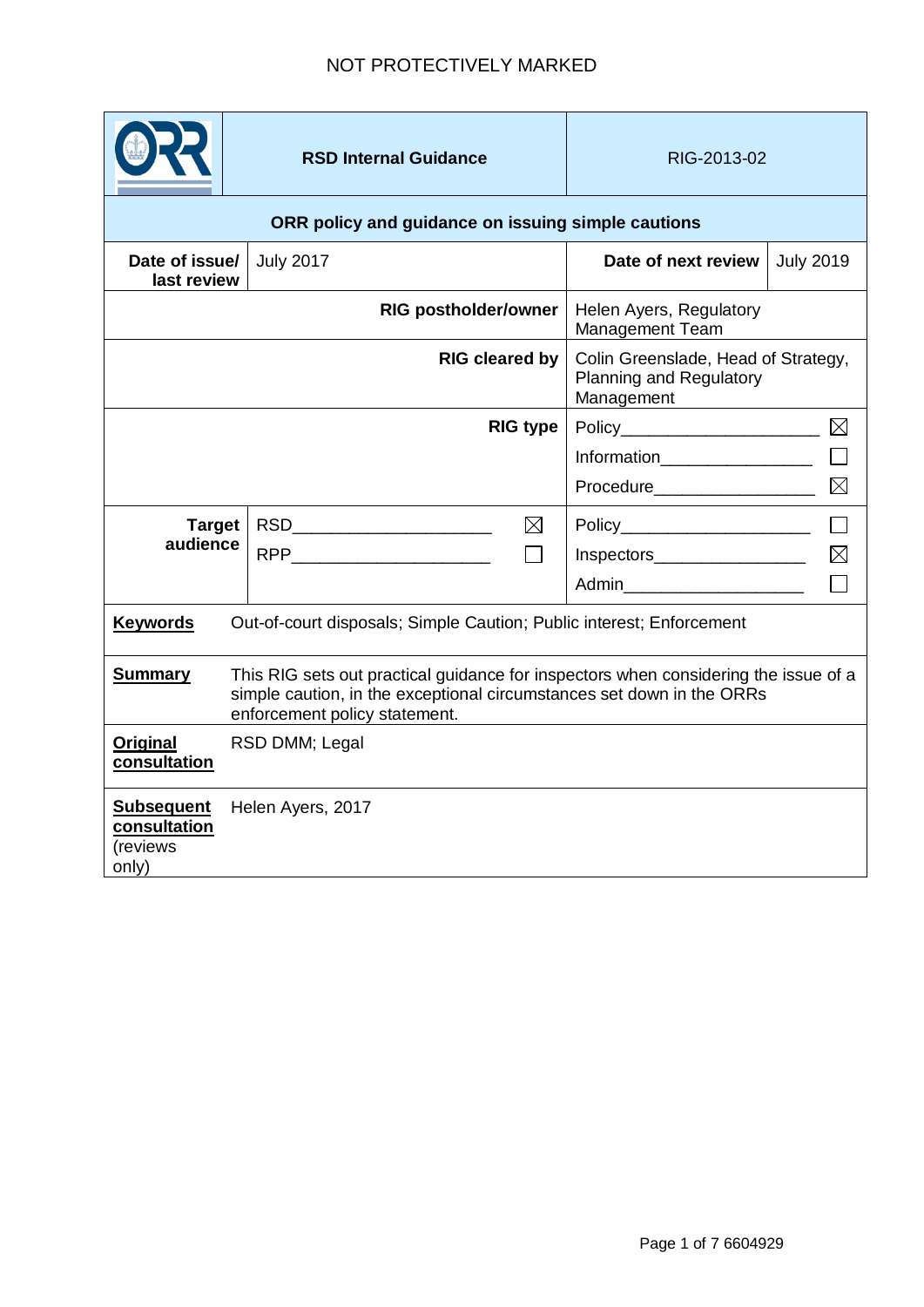| <b>Detail</b> | <b>INTRODUCTION</b>                                                                                                                                                                                                                   |  |  |
|---------------|---------------------------------------------------------------------------------------------------------------------------------------------------------------------------------------------------------------------------------------|--|--|
|               | This RGD provides details of ORR's policy on using Simple Cautions for out-<br>of-court disposals of breaches of health and safety legislation in England and<br>Wales, and gives guidance on when it might be appropriate to use it. |  |  |
|               | Inspectors may not use or recommend a Simple Caution in Scotland.                                                                                                                                                                     |  |  |
|               | Guidance can be found at Annex A of this RGD and in the Ministry of Justice<br>guidance.                                                                                                                                              |  |  |
| Action        | Inspectors should familiarise themselves with this guidance and note that it will<br>only be appropriate in a very limited set of circumstances. Advice can be<br>obtained from the Regulatory Management Team or Legal Services.     |  |  |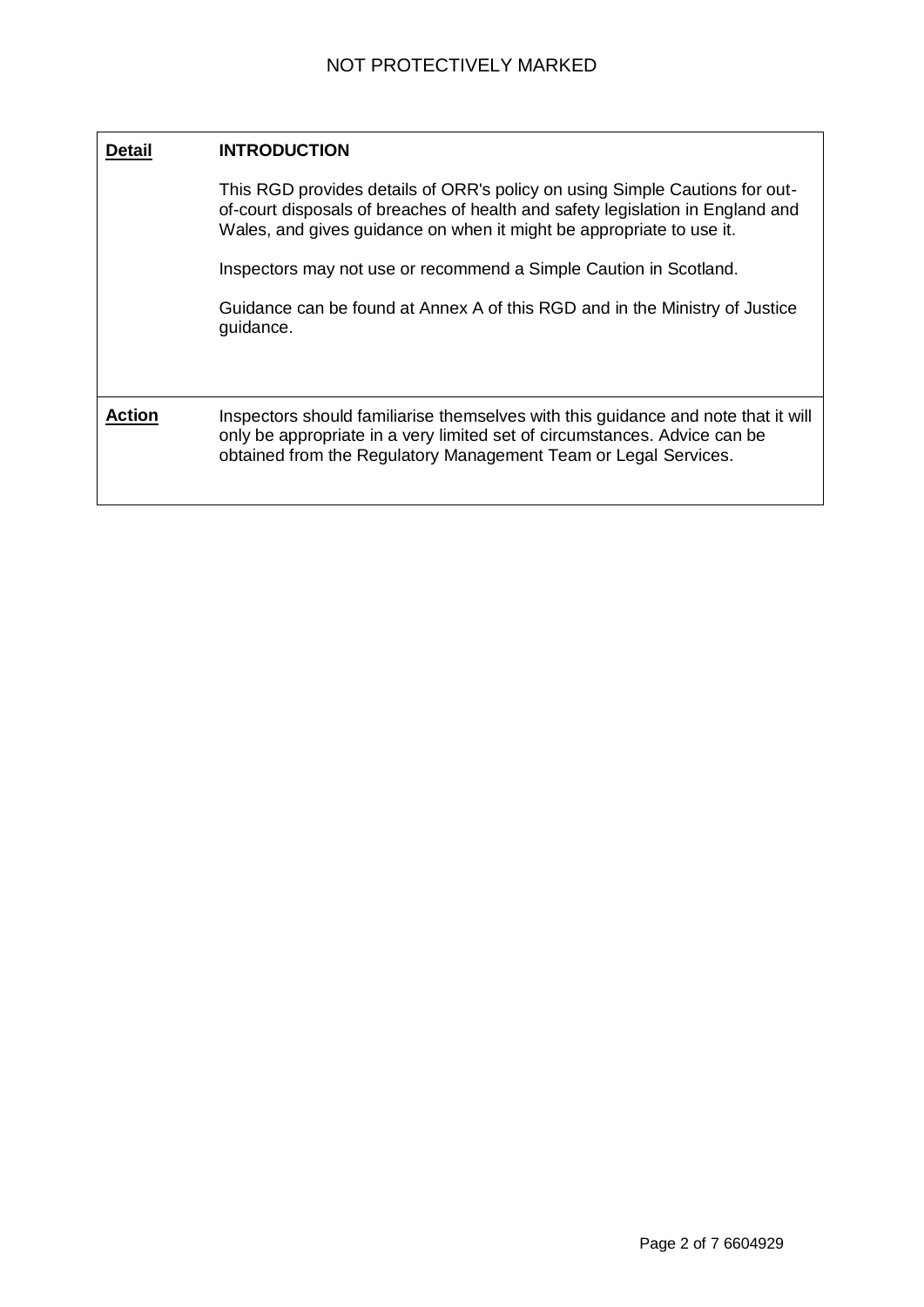# **ORR's policy on issuing Simple Cautions in England and Wales**

#### **Purpose**

This document explains ORR's policy on using Simple Cautions for out-of-court disposals of breaches of health and safety legislation in England and Wales, and gives guidance on when it might be appropriate to use it. Inspectors may not use or recommend a Simple Caution in Scotland.

Our policy complies with the guidance issued by the Ministry of Justice and the Code for Crown Prosecutors.

Note: a Simple Caution should not be confused with a caution that is administered under the Police and Criminal Evidence Act during recorded interviews.

## **ORR POLICY**

**ORR will use Simple Cautioning as a procedure for dealing with certain offenders in exceptional circumstances where a prosecution might otherwise be taken.**

**A Simple Caution will only be used:**

- **in compliance with the Ministry of Justice guidance document and the Code for Crown Prosecutors;**
- **when a prosecution could properly be brought;**
- **if the offender has no previous history of similar breaches; and**
- **the independent case approval officer is satisfied that the criteria for a Simple Caution are met.**

#### **Guidance**

- 1. A Simple Caution (previously known as a formal caution) is a course of action available to us when there is sufficient evidence to provide a realistic prospect of a conviction for a criminal offence and it is in the public interest to caution the offender rather than commence a prosecution. Such an out-of court-disposal may be an appropriate response to the offender and/or the seriousness and consequences of re-offending.
- 2. The aims of the caution are:
	- a. to deliver swift, simple and effective justice that carries a deterrent effect;
	- b. to divert offenders, where appropriate, from appearing in the criminal courts; and
	- c. reduce the likelihood of re-offending.
- 3. A Simple Caution should be used for low-level offending only and is not appropriate for repeat offenders. It is a formal disposal which falls short of prosecution.
- 4. The MoJ guidance requires that the following conditions are met before a Simple Caution may be administered;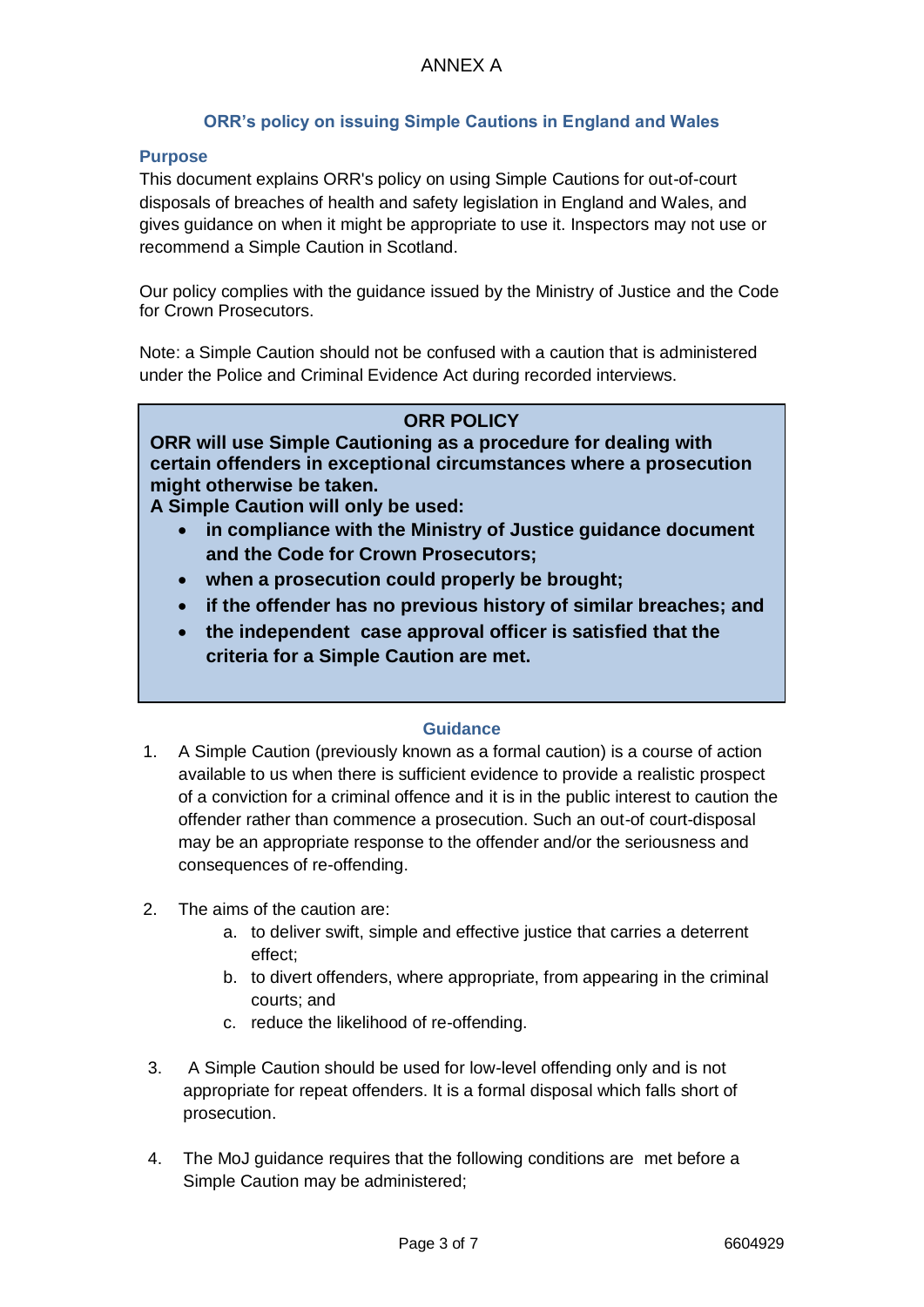- a. the offender has made a clear and reliable admission (verbally or in writing);
- b. there is sufficient evidence to present a realistic prospect of conviction;
- c. it is in the public interest to offer a Simple Caution; and
- d. the offender is 18 years old or more at the time the caution is to be administered.

## **The ORR context**

- 1. Breaches of health and safety legislation will not normally be considered lowlevel offending because of the potential high consequence of non-compliance, and cautions should therefore only be considered in exceptional circumstances.
- 2. Additionally, the major railways dutyholders may be repeat offenders, which also rules out a Simple Caution. As a general rule, it is not appropriate to caution more than once unless the new offence is trivial, is of a very different nature than the previous offence, or there has been sufficient lapse of time since the first caution to suggest that it had some effect.
- 3. The most likely circumstances in which a Simple Caution would be an appropriate course of action would be where a small contractor or an individual worker is identified during the course of an investigation as having committed an offence.

### **Operational guidance**

- 4. A caution can only be issued when we have investigated the circumstances of an offence and have sufficient evidence to provide a realistic prospect of conviction. **It is not, therefore, a shortcut to delivering an enforcement outcome.**
- 5. The offender must make a clear and reliable admission of guilt during the investigation: it is not appropriate to wait until the Simple Caution is being administered to obtain this evidence. The admission could be made verbally or in writing. If verbal, and outside of a tape recorded interview, the words used should be noted in the inspector's notebook and the offender should be invited to sign the notebook to confirm the accuracy of the note.
- 6. It is important that at no stage should the offender be promised a caution or given the promise that they will not be prosecuted should they admit the offence in order to be eligible for a Simple Caution. Any subsequent prosecution could be held to be an abuse of process.
- 7. One way that an admission can be obtained is during a PACE interview. Prior to the interview, an offender's solicitor might ask if the offence could be dealt with by way of a Simple Caution. If a Simple Caution is being considered by the investigator then they can indicate that the offence is cautionable, but inspectors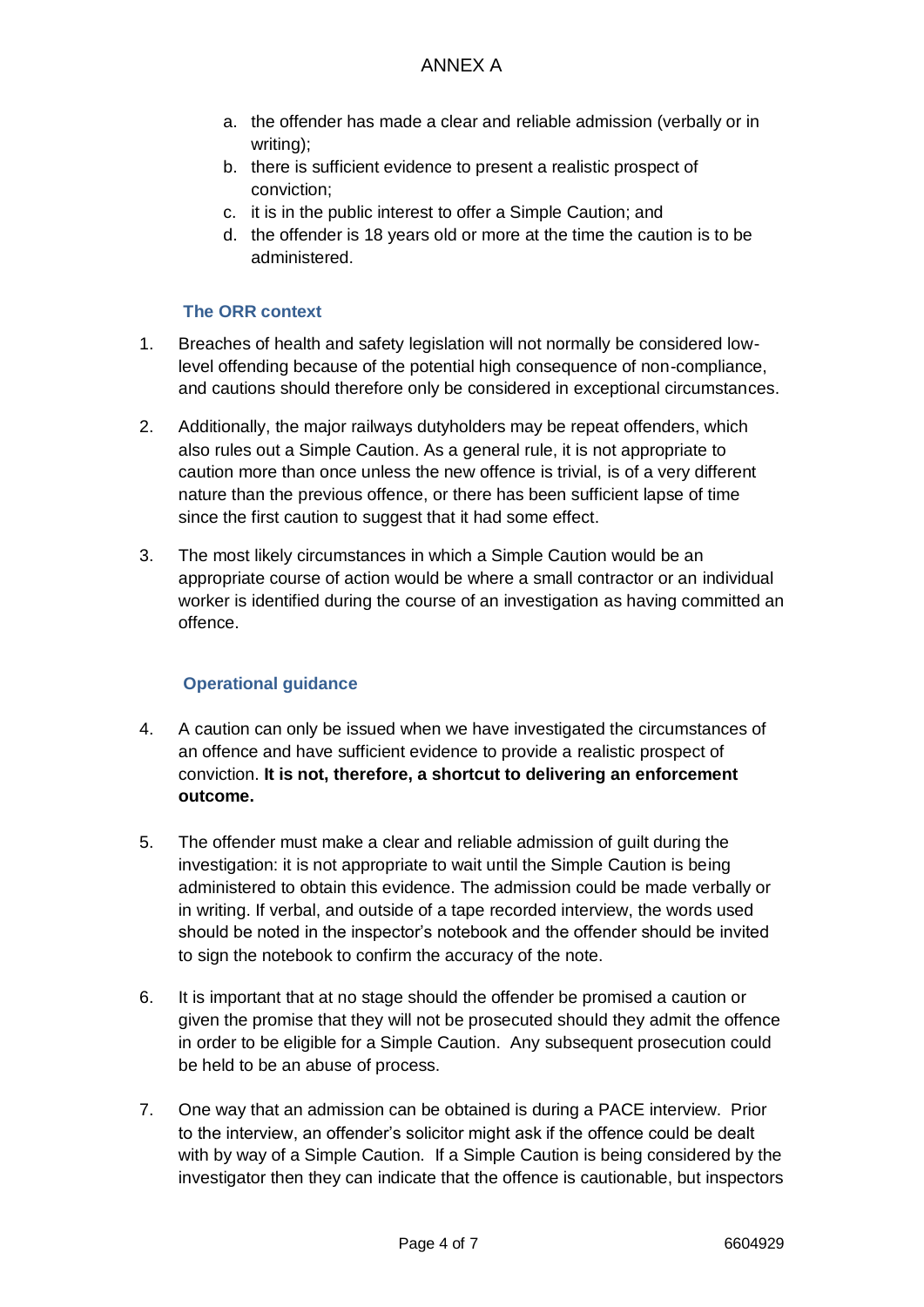should be careful to make no comment as to the likelihood or otherwise of a caution being offered.

- 8. It is important to make clear to the offender the following information when offering them the Simple Caution that:
	- a. The significance of an admission of guilt, namely that they would be admitting to a criminal offence and it will form part of their criminal record;
	- b. Information regarding the Simple Caution will be retained for future use and may be disclosed in future criminal proceedings. Further, that some future employers or contractors could request details of any convictions and cautions;
	- c. Should new evidence come to light, after administering the Simple Caution, suggesting that a more serious offence was actually committed then a prosecution may still be brought against them;
	- d. In cases involving a victim/injured party, then civil action or a private prosecution can still be brought against them; and
	- e. Some countries require foreign nationals to obtain entry visa and may require applicants to declare any Simple Cautions.
- 9. The details of a Simple Caution would not normally be posted on our website as they are automatically considered to be spent under the Rehabilitation of Offenders Act 1974. However, they may be made publicly available on request.
- 10. There is no right of appeal against the administration of a Simple Caution. However, it may be challenged by way of a formal complaint to the ORR and by a Judicial Review. If the Simple Caution is set aside for any reason then the case should be reviewed again to consider if another Simple Caution or other outcome is appropriate.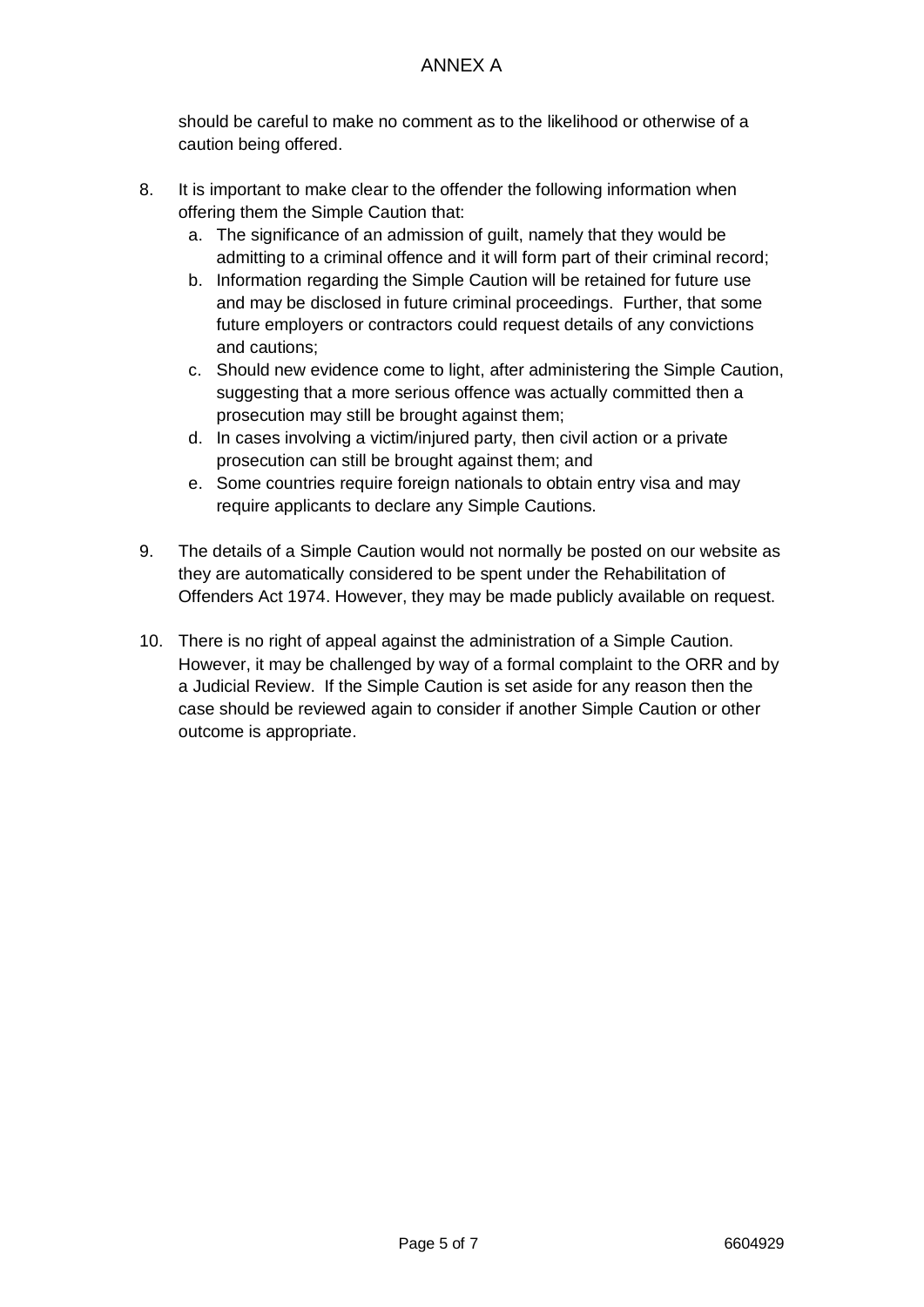## **Factors to Consider**

- 11. In all instances where there is a victim or injured person involved, their views about the offence and the proposed method of disposal should be considered. This in itself cannot be the deciding factor: the inspector must make the decision taking into account all the circumstances of the case.
- 12. For an individual offender, factors such as their age and maturity (either elderly or young,) state of health, their level of culpability, or the higher culpability of any other parties.
- 13. If the offender is a director involved in the management of a company also being prosecuted, then consideration should be had as to whether or not it is appropriate for them to be disqualified. A Simple Caution is not a sanction which automatically invites consideration for disqualification.
- 14. For corporate offenders, it is important to consider whether the caution is likely to be effective in changing behaviour, as well as whether the other conditions required for a caution are met. Each situation should be assessed on a case-bycase basis by the investigating inspector taking into account the circumstances of the offence and the offender. Relevant factors to consider for a corporate offender could include its size and composition, health and safety record (including any improvement notices), age of the company and turnover.
- 15. Other factors to consider are:
	- a. the harm caused, including the degree of intention or the foreseeability of any resultant harm;
	- b. any significant aggravating features;
	- c. any significant mitigating features;
	- d. the overall justice of the case and whether the circumstances require it to be dealt with in the open court; and
	- e. the range of sentences appropriate to the circumstances of the case.